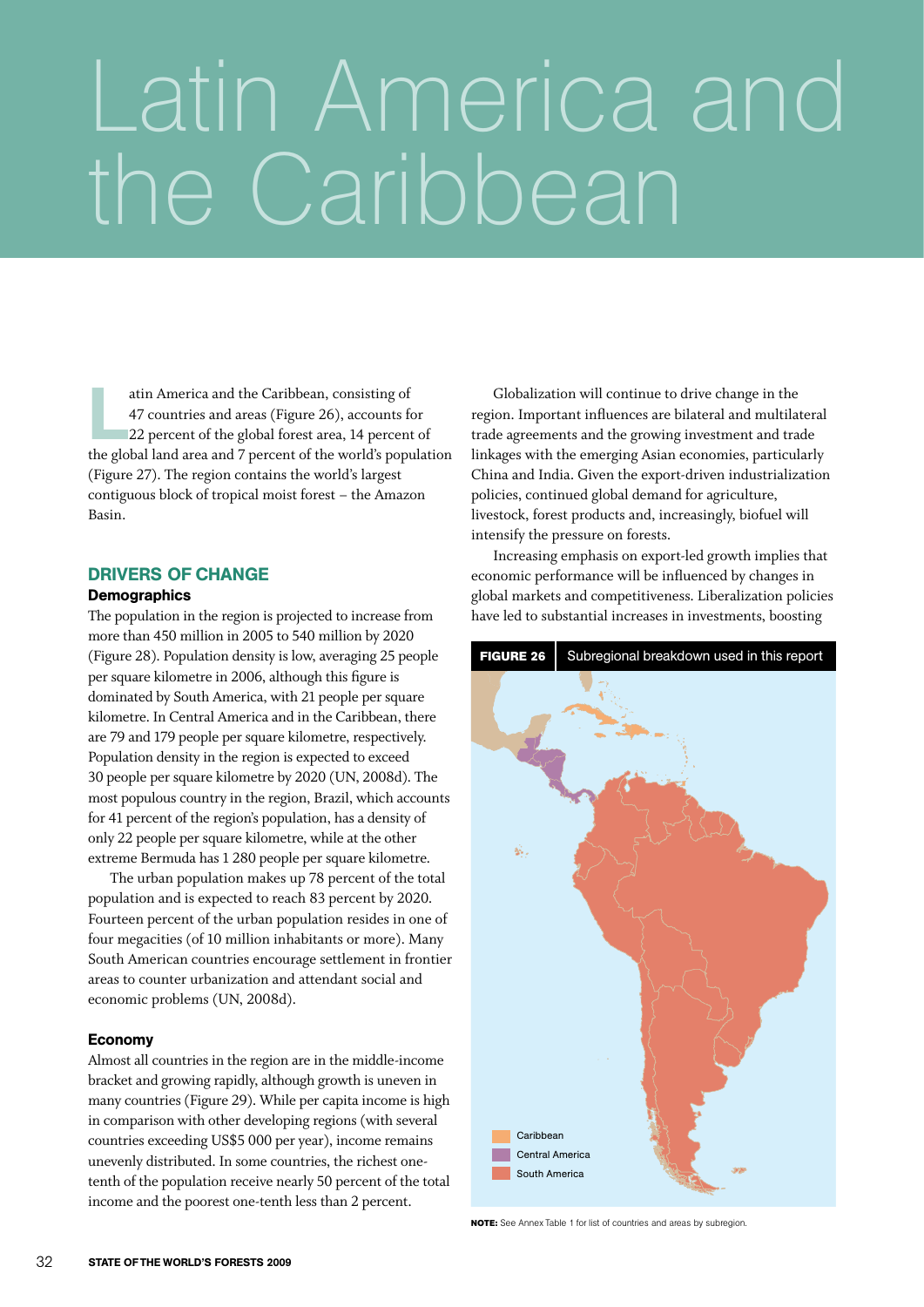growth rates. Forecasts suggest that economic growth will remain high (World Bank, 2007a; UN, 2008b), but changes in global markets and growing competition from emerging Asian economies could alter the trend.

With rapid development of the manufacturing and services sectors, agriculture's share in GDP (only 7 percent in 2005) and employment has decreased in most countries. However, while the viability of small-scale agriculture has declined with import liberalization, large-scale exportfocused commercial agriculture, including livestock, has expanded impressively (e.g. soybeans, biofuel crops, meat, fruits, vegetables and cut flowers) (World Bank, 2007b)





**Source:** UN, 2008a.



**Sources:** Based on UN, 2008b; World Bank, 2007a.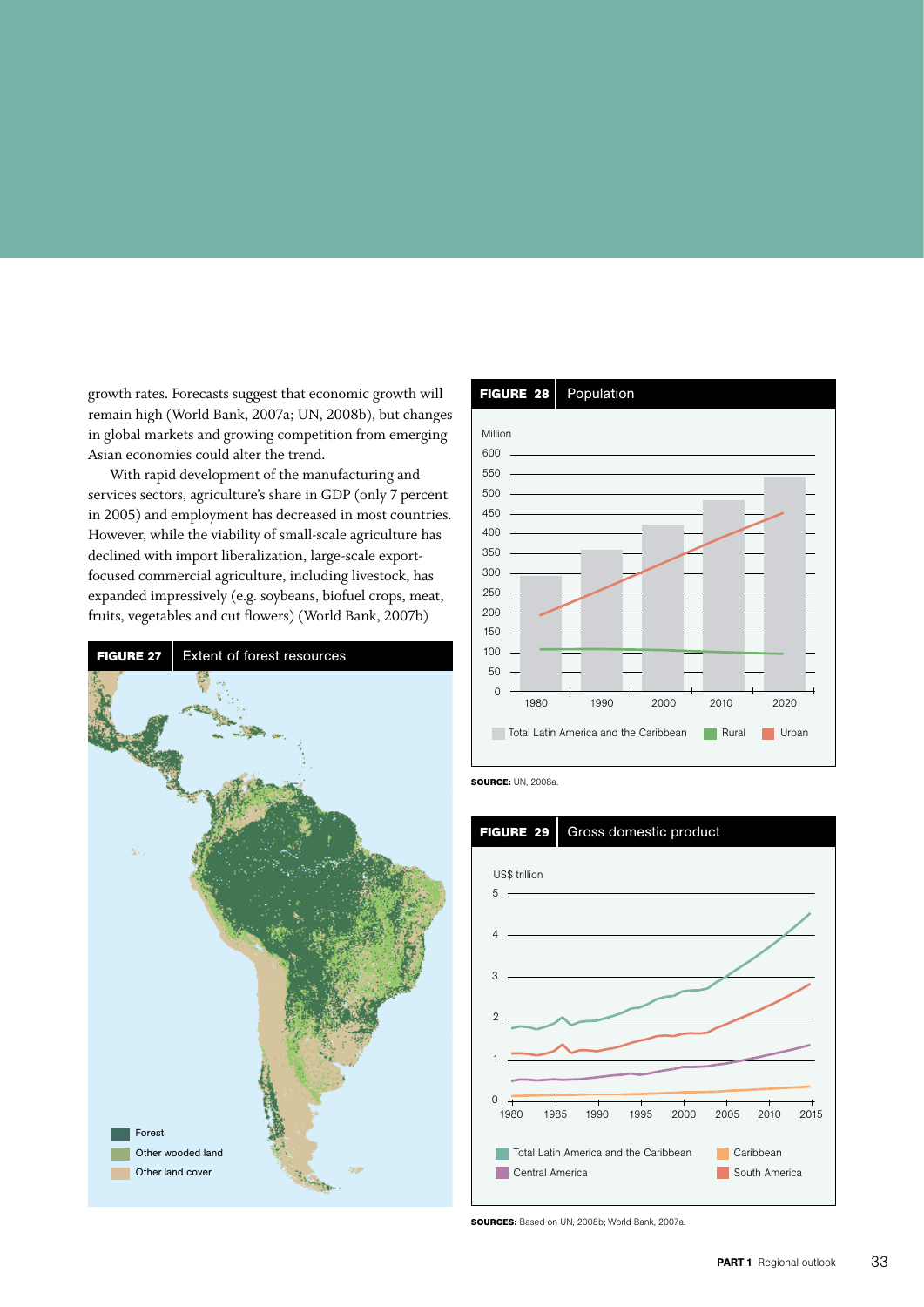and is responsible for most of the region's deforestation (Figure 30).

While the region's resource-rich countries are increasingly linked to the rest of the world as producers of industrial goods and primary commodities, others with high population densities and limited resources are witnessing a different kind of globalization, largely linked to the provision of services (e.g. tourism).

## Policies and institutions

In the past two decades, democratically elected governments have largely replaced authoritarian regimes in the region. Political changes have not significantly affected broad policies, which commonly pursue growth with varying emphasis on redistribution.

A pluralistic institutional environment has emerged with government, the private sector and civil-society organizations having an important role in forest resource management. Of particular interest to forestry are:

- • decentralization, particularly recognition of the rights of local and indigenous communities to manage natural resources (Box 14);
- • greater private investment in managing natural and planted forests;
- • substantial incentives contributing to the rapid growth of planted forests, including low-interest loans and tax breaks;



**Source:** FAO, 2001.

#### **BOX 14** | Indigenous community forest ownership

In the past two decades, some countries have granted legal ownership of forest to indigenous communities: Bolivia, 12 million hectares; Brazil, 103 million hectares; Colombia, 27 million hectares; Ecuador, 4.5 million hectares; and Guyana, 1.4 million hectares of land including forests.

While ownership gives the communities secure rights to sustainable use of forest resources, disputes over ownership (sometimes violent) and lack of enforcement of rules and regulations have allowed illegal occupation and logging in vast areas of these forests.

**source:** ITTO, 2006.

• the growing role of local, national and international civil-society organizations in forest issues, including rights for indigenous communities, forest certification and combating illegal logging and forest clearance – with special focus on Amazon forests owing to their global significance for biodiversity conservation and climate change mitigation.

#### Science and technology

Although most countries in the region spend less than 0.5 percent of GDP on R&D, investments in R&D are increasing. Brazil, the regional leader, spends 1 percent of its GDP on R&D (still below the international average of 2–3 percent) and has established a legal framework for investing in science and technology (the Innovation Act of 2004). Funding arrangements for science and technology have improved, with particular efforts to link research institutions with industry (de Brito Cruz and de Mello, 2006).

Research areas of particular interest to forestry in the region include information and communication technologies, remote-sensing technology to monitor forest area changes, productivity-enhancing technologies for planted forests, precision logging systems and biofuel technologies (especially cellulosic biofuel). Brazil is already a global leader in sugar-based ethanol production.

#### Overall scenario

Countries in the region are likely to follow two broad patterns of development:

• Natural-resource-dependent economic development: Countries with low population densities and substantial forest resources will take advantage of the increasing global demand for food, fuel and fibre. The main challenge will be determining the trade-offs between the different options. While there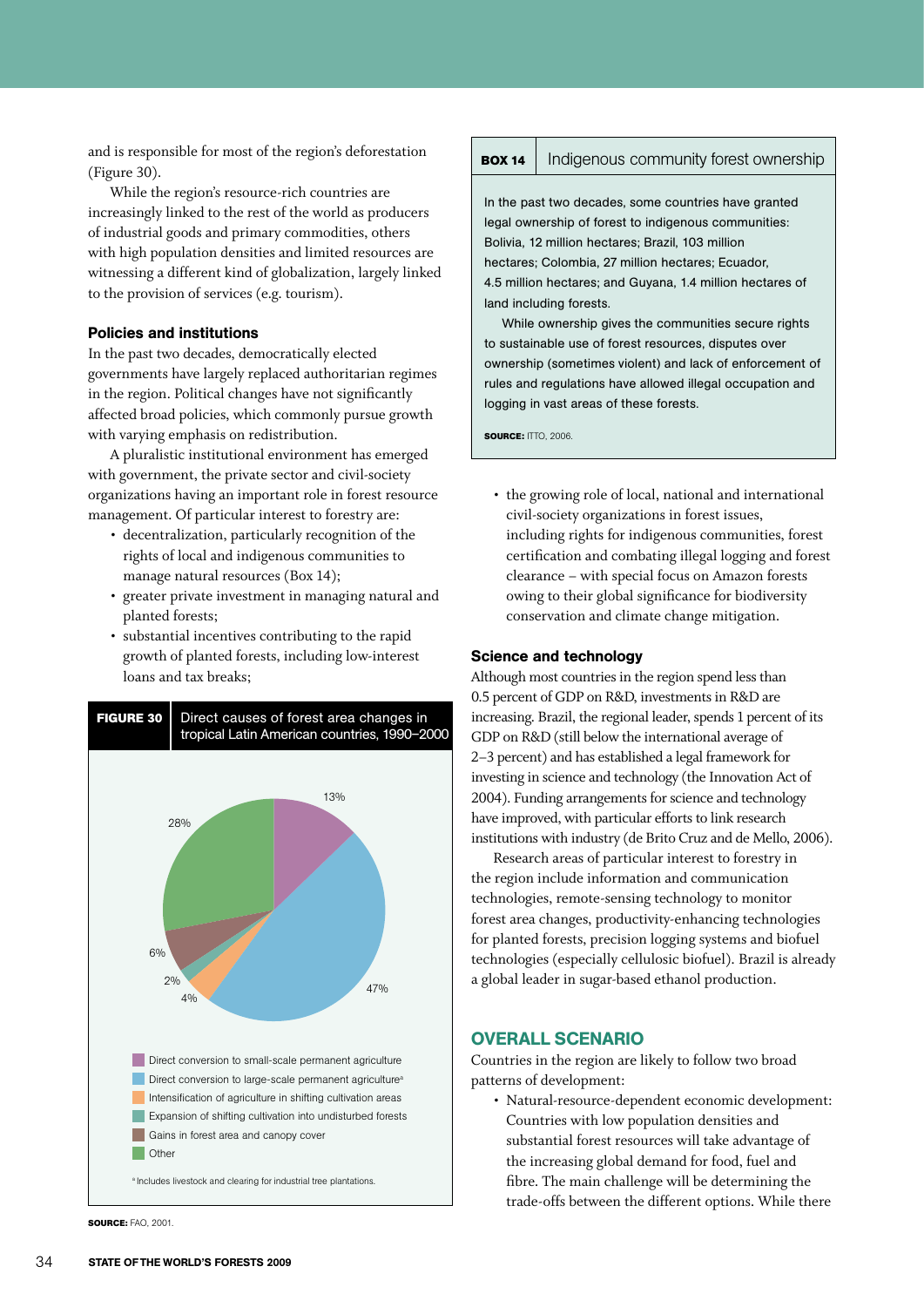will be significant efforts to conserve resources, the emphasis on immediate economic gains through large-scale expansion of production of food, fuel and fibre is likely to dominate in the short term.

Shift from dependence on natural resources: More densely populated and relatively resource-poor countries will emphasize human-resource-based development. Urbanization and emerging alternative sources of income (including remittances from workers abroad) could help to reduce land pressures. The economic viability of small farms will continue to decline, resulting in less-intensive cultivation or even abandonment. Increasing income will also result in greater willingness to improve the environment.

## **OUTLOOK**

#### Forest area

In countries with relatively high forest cover and in the early stages of industrialization, forests are highly vulnerable. Between 1990 and 2005, the region lost almost 64 million hectares, or 7 percent, of its forest area (Table 14). The region accounted for more than one-third of annual global forest area loss from 2000 to 2005.

All South American countries registered a net forest loss between 2000 and 2005 except Chile and Uruguay, which had positive trends because of large-scale industrial plantation programmes. With the increasing global demand for food, fuel and fibre, those forest-rich countries in South America that remain dependent on natural resources will continue to lose forests to large-scale industrial agriculture and cattle ranching as long as these remain competitive. New planted forests for industrial uses, especially in Argentina, Uruguay and potentially Colombia, may partially offset the loss of natural forests, although not in ecological terms.

In most Central American countries, net forest loss declined from 2000 to 2005 in comparison with the previous decade, with Costa Rica achieving a net increase in forest area. However, in percentage terms, Central

America has had one of the highest rates of forest loss of any subregion in the world, exceeding 1 percent per year from 2000 to 2005. This rate is expected to decline as small-scale agriculture becomes uneconomic, with abandonment of marginal farmlands, increasing opportunities for alternative sources of income and growing urbanization. Several countries in the subregion will witness stabilization and recovery in their forest area.

The Caribbean registered a small increase in forest area between 2000 and 2005, mainly in Cuba. Trade liberalization, which has made traditional agricultural exports such as sugar and bananas uncompetitive, is resulting in abandonment of agricultural land and reversion to secondary forest (Eckelmann, 2005). Furthermore, greater emphasis is being given to protecting the natural environment in support of the growing tourism industry (Box 15). Thus, forest area is expected to remain stable or to expand in most Caribbean countries.

#### Forest management

Although the role of natural forests in wood production is declining with the rise of plantation forestry, they remain an important source of timber in some countries. Natural production forests are largely managed through long-term

#### **BOX 15** | Tourism in the Caribbean

The Caribbean accounts for 5.1 percent of total global demand for tourism. Tourism contributes 16.5 percent to the subregion's gross domestic product and its contribution is predicted to remain stable until at least 2014. Tourism directly employs 15 percent of the total population and indirectly supports close to half of the population. Given the dependence on coastal zones for attracting visitors, global warming and natural disasters such as hurricanes are increasingly drawing attention to environmental conservation issues.

**source:** Griffin*,* 2007.

| <b>Subregion</b>                                | Area<br>$(1000)$ ha) |         |         | <b>Annual change</b><br>$(1000)$ ha) |           | <b>Annual change rate</b><br>(%) |           |
|-------------------------------------------------|----------------------|---------|---------|--------------------------------------|-----------|----------------------------------|-----------|
|                                                 | 1990                 | 2000    | 2005    | 1990-2000                            | 2000-2005 | 1990-2000                        | 2000-2005 |
| Caribbean                                       | 5 3 5 0              | 5 706   | 5974    | 36                                   | 54        | 0.65                             | 0.92      |
| Central America                                 | 27 639               | 23837   | 22 411  | $-380$                               | $-285$    | $-1.47$                          | $-1.23$   |
| South America                                   | 890 818              | 852796  | 831 540 | $-3802$                              | $-4251$   | $-0.44$                          | $-0.50$   |
| <b>Total Latin America and</b><br>the Caribbean | 923807               | 882 339 | 859 925 | $-4147$                              | $-4483$   | $-0.46$                          | $-0.51$   |
| World                                           | 4 077 291            | 3988610 | 3952025 | -8868                                | $-7317$   | $-0.22$                          | $-0.18$   |

**NOTE:** Data presented are subject to rounding **source:** FAO, 2006a.

Forest area: extent and change

TARI F 14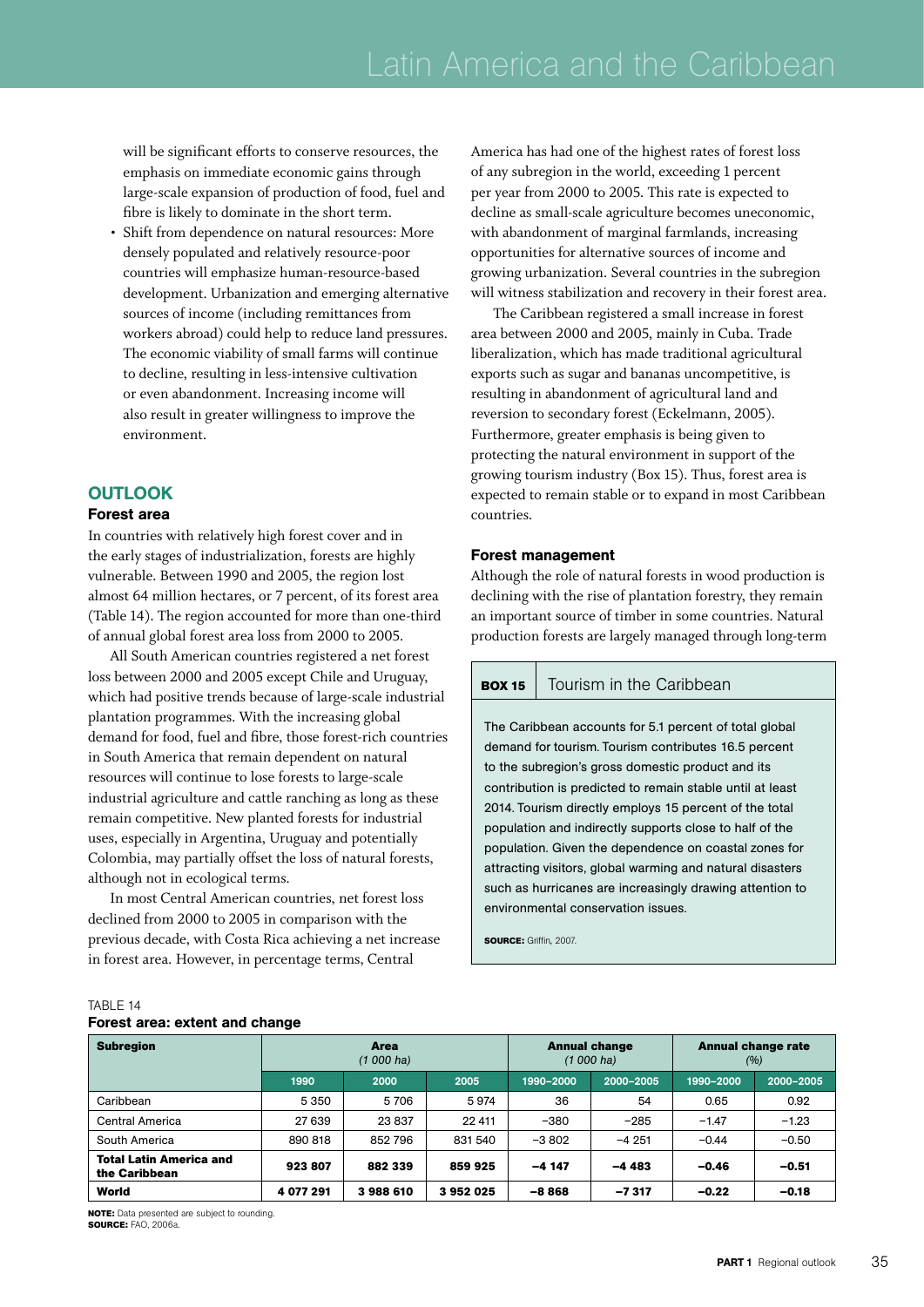private concessions of up to 200 000 ha in Bolivia, Guyana and Suriname; medium-sized concessions in Guatemala, Peru and the Bolivarian Republic of Venezuela; and small-scale concessions in Colombia, Ecuador, Honduras and Trinidad and Tobago (ITTO, 2006). In Brazil, nearly all production has been in private forests, but the Law on the Management of Public Forests for Sustainable Production approved in 2005, and now beginning to be put into practice, opens up national forests in the Amazon for logging concessions; the intention is to encourage sustainable management and help to avoid illegal occupation and logging (Box 16).

Selective logging is the primary focus of most concession management in the region, with little attention to postharvest silviculture and unregulated harvesting leading to degradation. Obstacles to sustainable management of the region's natural forests for wood production include:

- • scarce adoption of reduced-impact logging because of weak incentives;
- limited area of forests certified (Box 17) because of the high costs and absence of a price premium, especially with the availability of low-priced illegally procured timber;

#### **BOX 16** Brazilian forest concessions

The Law on the Management of Public Forests for Sustainable Production outlines the allocation of timber concessions in Brazil's federal forests. Salient features of the law include:

- • creation of the Brazilian Forest Service;
- establishment of the National Forest Development Fund;
- allocation of forest concessions through a transparent and open bidding process;
- • preference given to non-profit organizations, communities and non-governmental organizations;
- • allocation of 20 percent of concession revenues to the Brazilian Forest Service and the Brazilian Institute of Environment and Renewable Natural Resources.

The emphasis is on safeguarding environmental, social and economic values. Bids are judged on price only after demonstration that operations will cause the least environmental impact, generate the largest direct social benefits and add the most value to products and services in the concession area.

Private logging concessions are expected to cover 13 million hectares within the next decade, eventually expanding to about 50 million hectares.

**sources:** Schulze, Grogan and Vidal, 2007; Tomaselli and Sarre, 2005.

#### **BOX 17** Forest certification

In 2007, Latin America and the Caribbean had about 12 million hectares of certified forests, or about 4 percent of all certified forests in the world. Although the certified area represented only 1.2 percent of the region's forests, this was a significant increase from 0.4 percent in 2002. Almost 80 percent was certified by the Forest Stewardship Council, and the rest under national systems: CERFLOR (Brazil) and CERTFOR (Chile), which is affiliated with the Programme for the Endorsement of Forest Certification. Brazil's CERFLOR has separate standards for natural and planted forests.

**source:** ITTO, 2008.

- • ownership disputes from overlapping land tenure and illegitimate titles encouraging illegal logging and land conversion, especially in the Amazon;
- • diseconomies of scale for small community-managed concessions, especially those remote from markets;
- preponderance of the informal sector (especially illegal logging and wood-processing units).

Considering the conflicting demands, multiple-use management of natural forests continues to be a complex challenge. The difficulties will discourage long-term private investments, and most logging will continue to be done by short-term investors.

Latin America and the Caribbean has about 12.5 million hectares of planted forests. This is only 5 percent of the global planted forest area (FAO, 2006b), but the region is emerging as a leader in high-productivity plantation forestry. Argentina, Brazil, Chile and Uruguay account for about 78 percent of the planted forests in the region. Plantation development, driven by the private sector, is supported by favourable government policies and financial incentives. These include partial reimbursement of costs, tax breaks and low-interest loans for small owners (Box 18). These factors have made South America a destination for investments by both regional and global pulp and paper producers and recently by North American investors, including timber investment management organizations (TIMOs).

Key features of plantation forestry in the region include:

- investment in productivity-enhancing technologies, especially clonal propagation, achieving productivity of more than 50  $m<sup>3</sup>$  per hectare per year in some cases;
- use of intensively managed short-rotation species such as *Eucalyptus* spp., radiata pine (*Pinus radiata*), loblolly pine (*Pinus taeda*) and southern yellow pine (*Pinus elliottii*);
- integration of plantation management with wood processing, especially pulp and paper and panel production.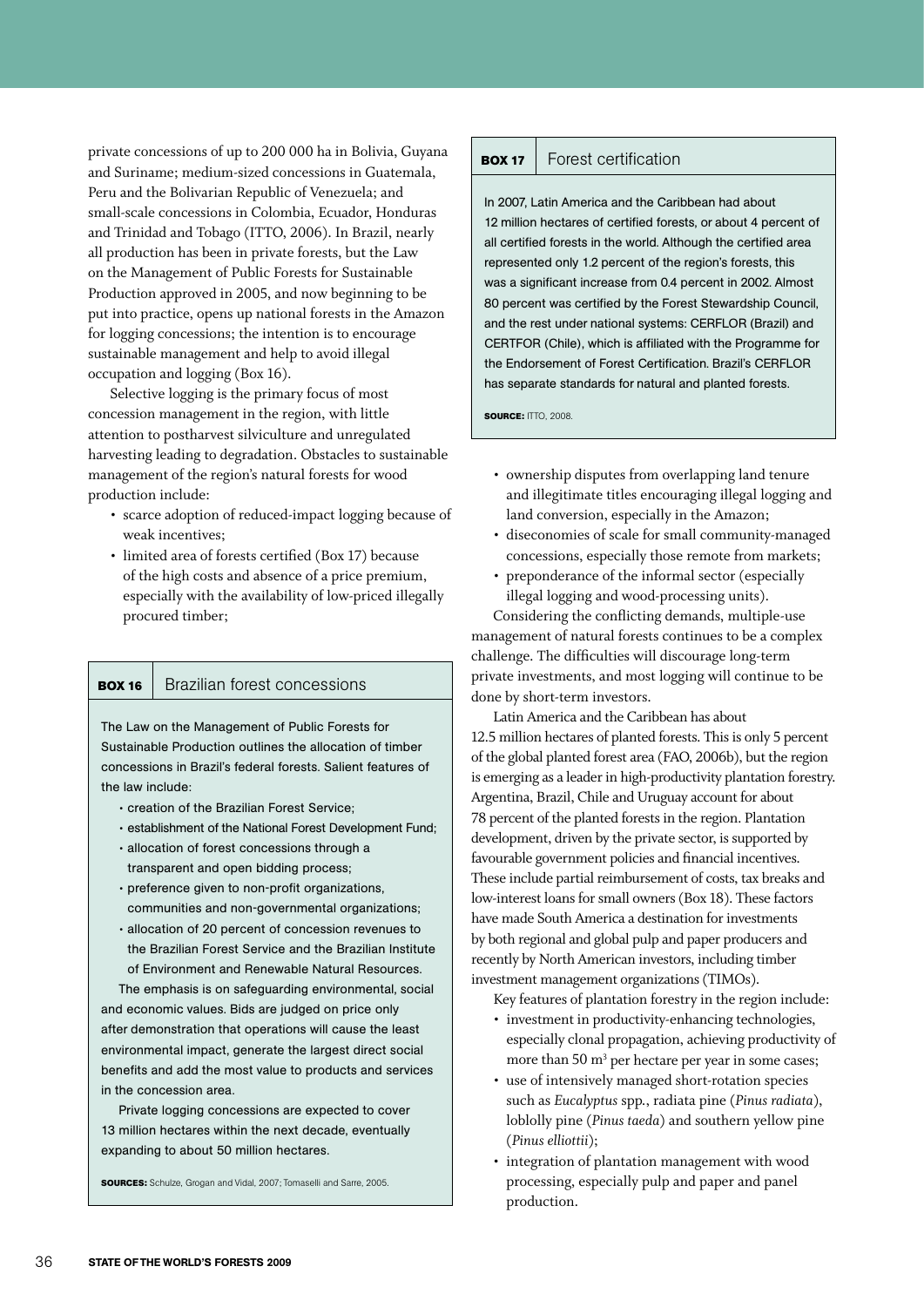Current projections suggest an increase in the area of planted forests in the region from 12.5 million hectares in 2006 to 17.3 million hectares in 2020 (see Box 31 on page 63).

Availability of suitable land and a favourable investment climate will enable the region (primarily South America) to maintain its competitive advantage in plantation forestry. As a high proportion of production is geared to global markets, the future of plantation forestry will depend on global demand, especially for pulp and paper, panel products and biofuel feedstock. A possible increase in transportation costs could be a major concern, especially if wood products are destined to meet the demand from the emerging Asian economies.

## Wood products: production, consumption and trade

Industrial wood production, while not significant in Central America or the Caribbean, is increasing rapidly in South America, especially because of plantation

# **BOX 18** | Incentives for forest plantations in Chile and Uruguay

to promote planted forests and private investments have resulted in a strong diversified forest industry and a plantation area of more than 2 million hectares. The national development strategy promotes financial incentives for industrial forest plantations. Legal instruments define subsidies and regulate logging, favouring small and medium-sized landholdings and plantations in degraded areas. The forestry sector now accounts for about 20 percent of Chile's exports and 4 percent of its gross domestic product.

In Uruguay, the government has supported planted forests since 1987 by granting tax benefits when they are established in Forestry Priority Areas (extending over 2.5 million to 3 million hectares). Inexpensive flat terrain and favourable climate and soil provide ideal conditions. In 2005, Uruguay had 0.8 million hectares of planted forests and an annual planting rate of 50 000 ha.

**source:** PwC, 2007a.

investment in the Southern Cone. The region's share of global industrial roundwood production rose from 7 percent in 1990 to 10 percent in 2006. Production of key products, in particular pulp and paper, has grown since 1990 and the trend is likely to continue considering the high investments in plantations and processing (Table 15).

Domestic consumption of wood products is essentially stable (Figure 31). Increasing income could boost consumption in some countries, and housing programmes will boost domestic timber consumption despite competition from substitutes used in construction. However, the domestic market for most products is expected to remain small except in Brazil.

Most production is exported. The net export value of all products exceeded US\$7 billion in 2005. However, the net export value has declined recently (Figure 32) as a result of the appreciation of South American currencies against the United States dollar and because of increasing competition from China, especially in furniture and panel products.

Export promotion programmes will continue to encourage the production of paper and packaging. The region's share of the global market in pulp and paper products will increase, especially with continuing disinvestments in Europe and North America and the In Chile, government policies in place for some decades<br>
In Chile, government policies in place for some decades<br>
In Chile, government policies in place for some decades<br>
In Chile, government policies in place for some dec



**Source:** FAO, 2008a.

#### TABLE 15

#### Production and consumption of wood products

| Year | Industrial roundwood<br>(million $m^3$ ) |                    | <b>Sawnwood</b><br>(million $m^3$ ) |                    | <b>Wood-based panels</b><br>(million $m^3$ ) |                    | Paper and paperboard<br>(million tonnes) |                    |
|------|------------------------------------------|--------------------|-------------------------------------|--------------------|----------------------------------------------|--------------------|------------------------------------------|--------------------|
|      | <b>Production</b>                        | <b>Consumption</b> | <b>Production</b>                   | <b>Consumption</b> | <b>Production</b>                            | <b>Consumption</b> | <b>Production</b>                        | <b>Consumption</b> |
| 2005 | 168                                      | 166                | 39                                  | 32                 | 13                                           |                    | 14                                       | 16                 |
| 2020 | 184                                      | 181                | 50                                  | 42                 | 21                                           | 12                 | 21                                       | 24                 |
| 2030 | 192                                      | 189                | 60                                  | 50                 | 29                                           | 15                 | 27                                       | 31                 |

**source:** FAO, 2008c.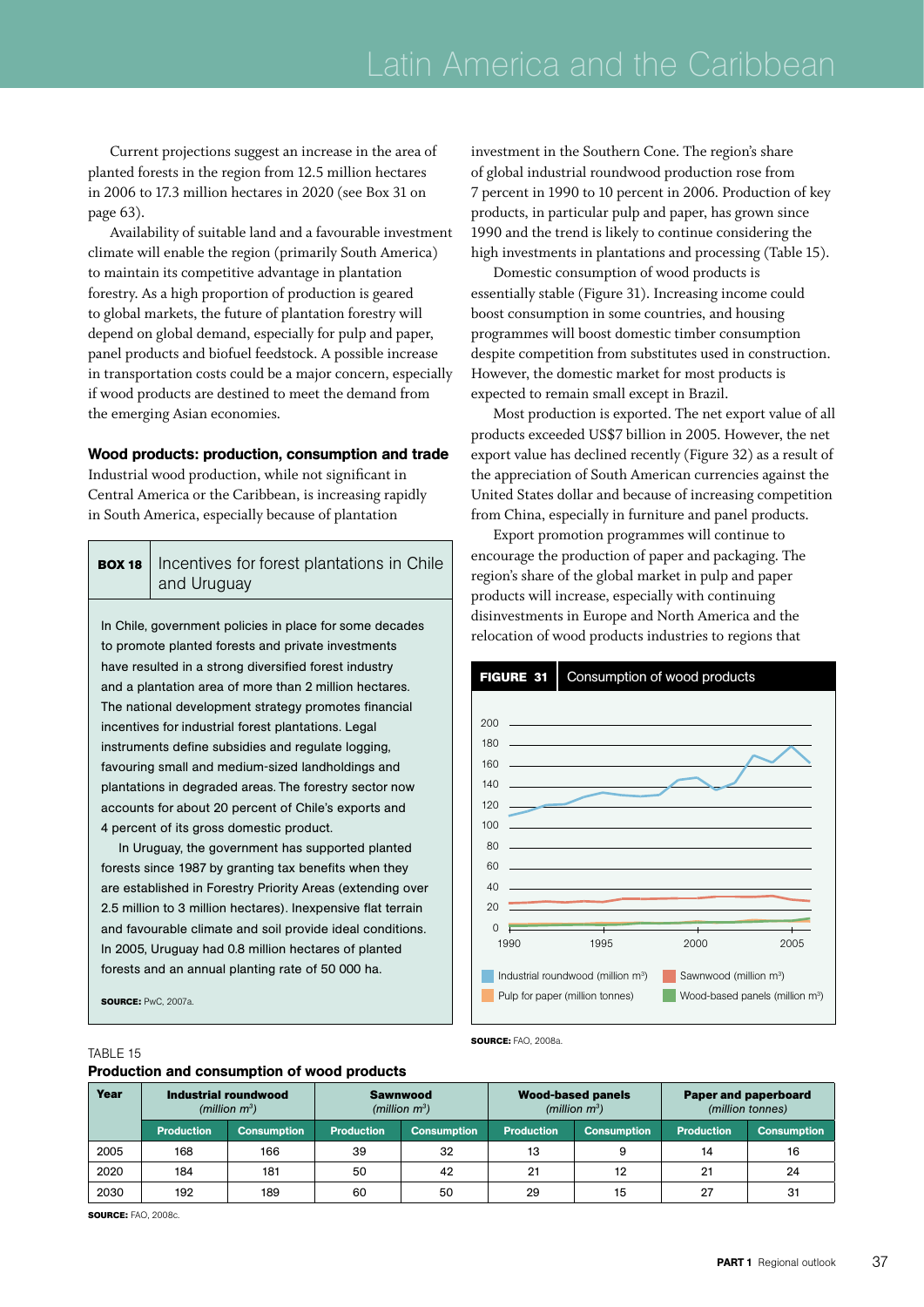have competitive advantages. South America's advantages include a stable investment climate, low population density, favourable conditions for tree growth and significant technical capacity. Consequently, South America has some of the lowest wood fibre costs in the world (PwC, 2007b).

#### Woodfuel

Household woodfuel use is declining in South America (mainly because of urbanization and increased use of fossil fuel and biofuels), steady in the Caribbean and rising in Central America. Overall, woodfuel production in the region has been growing gradually over the past ten years. This trend is expected to continue (Figure 33), mainly owing to industrial charcoal use in Brazil (Box 19). Future demand will also depend on the supply of fossil fuels and developments in renewable energy technologies.

#### Non-wood forest products

Most NWFPs in the region are for local subsistence use, although some are sold in national and international markets as ingredients for health and beauty care products and medicines. Brazil nuts (*Bertholletia excelsa*) are an important source of income for indigenous groups in Bolivia, Brazil and Peru and are also the most important commercial NWFP; the supply chain provides direct employment for 15 000 people. Brazil nuts constitute 45 percent of Bolivia's forest-related exports (more than that of all wood products) and contribute more than



**Sources:** FAO, 2008a; UN, 2008e.



**Source:** FAO, 2003b.

## **BOX 19** Charcoal for iron and steel

Aside from spearheading the most extensive global programme to introduce biofuels (ethanol) into its energy matrix, Brazil also consumes large quantities of charcoal in its iron and steel industry – an estimated 8.3 million tonnes in 2006. Iron and steel companies and others involved in supplying charcoal to the industry own about 1.2 million hectares of forest plantations, which produced almost 10 million tonnes of charcoal in 2005.

**source:** UN, 2008f.

US\$70 million per year to the national economy (CIFOR, 2008a).

To reduce conflicts between NWFP-dependent indigenous communities and loggers and ranchers in the Amazon, Brazil has established extractive reserves exclusively for the collection of NWFPs. This model, which grants long-term rights in public forests to groups engaged in sustainable activities, is spreading through the region. Initiatives supported by civil-society organizations and governments have improved NWFP collection, value addition and marketing, with the support of certification and fair trade organizations.

As economies grow and urbanize and more lucrative income-earning opportunities become available, dependence on NWFPs for subsistence is expected to decline. Processing and marketing of products that are already well known will improve. Local value chains will largely be replaced by national and global chains, often assisted through fair trade initiatives and organic labelling.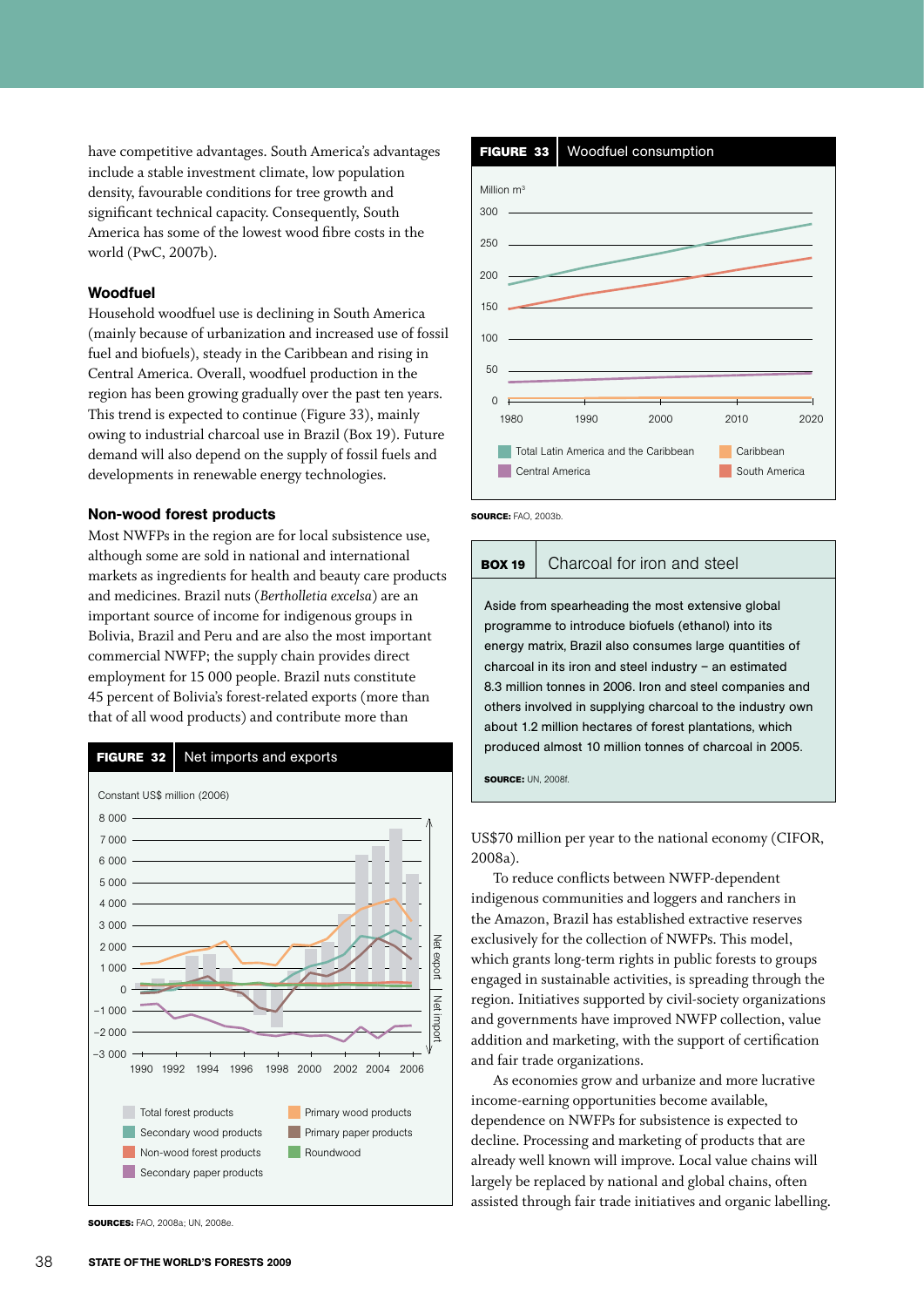Contribution of forestry to income and employment Since 1990, the contribution of forestry to GDP has increased from US\$30 billion to \$40 billion (Figure 34). Most of the increase in gross value added is from roundwood production. Value added in wood processing

and pulp and paper production has remained stable, but the latter is expected to change with the increasing investments in pulp and paper capacity. Employment in the forestry sector has also increased (Figure 35). In comparison with other regions, the share of forestry in total value added and employment has remained relatively stable.

#### Environmental services of forests

The impact of deforestation on the region's provision of global and regional environmental services (biodiversity, water regulation, climate change mitigation and naturebased tourism) is drawing particular attention. While nonmarket interventions (through policies and legislation) have been the primary means for environmental conservation, the region is a leader in adopting marketdriven approaches, especially PES schemes. In most cases, these are not strictly market-driven approaches, but primarily government-managed schemes using tax revenues to pay landowners, with no direct linkage



**NOTE:** The changes in value added are the changes in real value (i.e. adjusted for inflation). **Source:** FAO, 2008b.



**Source:** FAO, 2008b.